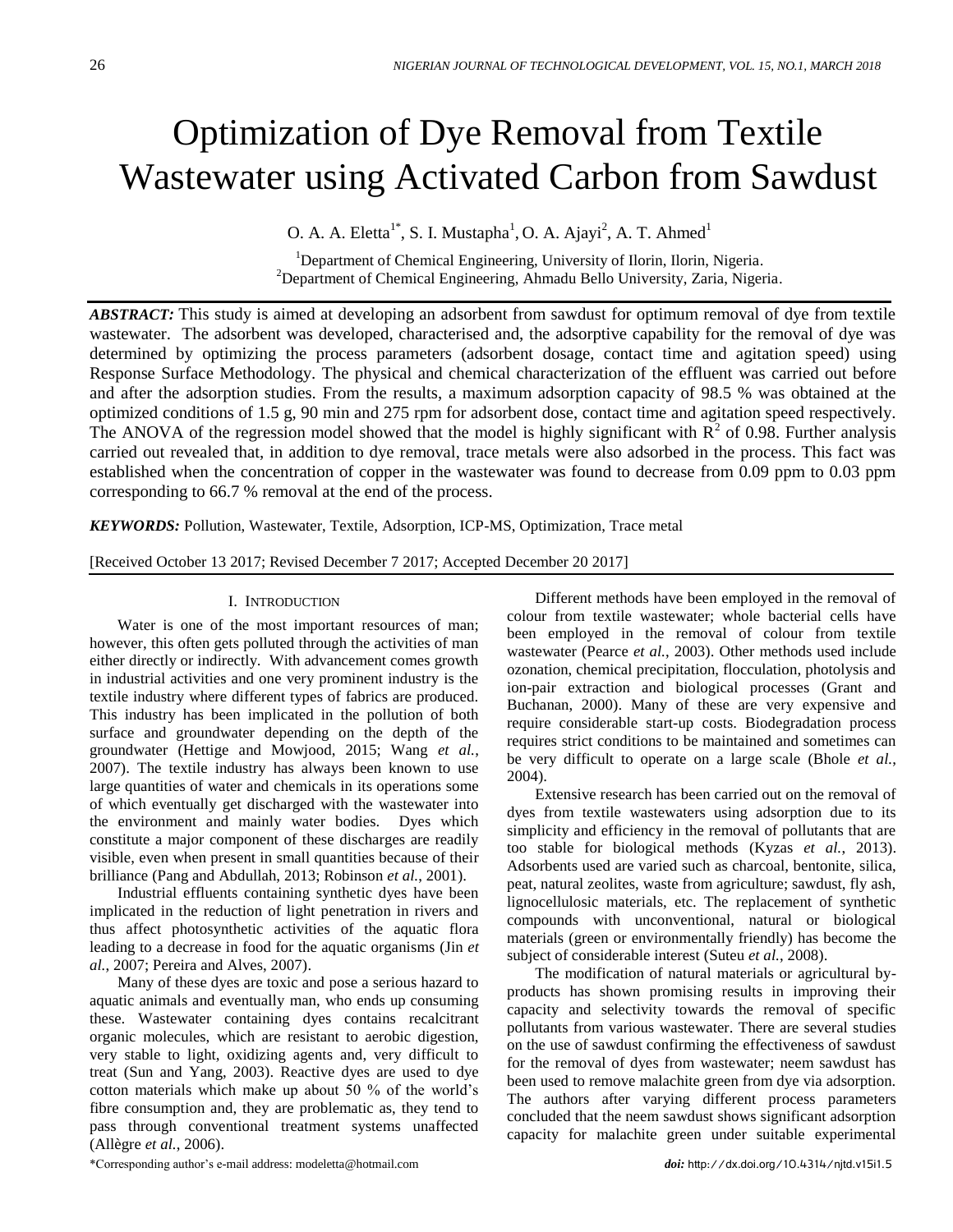conditions (Khattri and Singh, 2009). The removal efficiency of activated carbon prepared from coir pith for three highly reactive dyes has been investigated.

The kinetics of the removal was studied and, it was concluded that the activated carbon prepared from coir pith was a suitable adsorbent for the removal of reactive dyes from both synthetic and textile effluents (Santhy and Selvapathy, 2006). Activated carbon prepared from mahogany sawdust has been confirmed effective for the removal of direct dyes (Malik *et al.*, 2007); Oil palm and fibre husk activated carbon has been used in the adsorption of basic dyes. The kinetics, equilibrium and thermodynamic studies have shown the effectiveness of these otherwise waste materials in the removal of the dye (Tan *et al.*, 2008; Tan *et al.*, 2007). The optimization of the adsorption of reactive dyes from textile wastewater using readily available, sawdust modified with  $Al^{3+}$  to remove dyes is not available in the literature. This study examines the treatment of effluent from a textile industry in Kano State, Nigeria.

This research aims to prepare a modified adsorbent from sawdust for the optimal removal of dyes from the textile wastewater, and the specific objectives are to:

- Develop and characterize the adsorbent prepared;
- Optimize the process variables (adsorbent dosage agitation speed and time) for the optimal removal of dyes from the textile wastewater; and
- Determine the adsorptive capacity of sawdust for the removal of dyes from textile wastewater.

## II. MATERIALS AND METHODS

#### *A. Materials*

The textile wastewater used in this research was collected from a textile industry in Kano, Nigeria while the sawdust samples was collected from a sawmill in Ilorin, Kwara State, Nigeria. Aluminium sulphate,  $Al_2(SO_4)_3$  was obtained from a chemical store in Ilorin, Kwara State. The equipment and apparatus used include Atomic Absorption Spectrophotometer (AAS), a jar test apparatus, an Inductively Coupled Plasma – Mass Spectrophotometer (ICP-MS), a muffle furnace, a turbidimeter, a mechanical shaker, a weighing balance, a set of sieves, and glassware.

#### *B. Sample Collection and Pretreatment*

The collected sawdust sample was sieved to obtain particles that will pass through a 1 mm sieve size. The particles were washed with distilled water to remove the surface adhering particles and were sun-dried for 48 h to reduce the moisture content.

#### *C. Preparation of Adsorbent*

The prepared sawdust was calcined in a muffle furnace (Carbolite CWF 1200) at  $500^{\circ}$ C for one hour (Malik *et al.*, 2007). An activation solution was prepared by dissolving 2.0 g of  $\text{Al}_2(\text{SO}_4)$ <sub>3</sub> in 100 ml of distilled water. This solution was added to 10.0 g of the calcined sawdust and, shaken on a mechanical shaker (HY-4 Reciprocated shaker, Zenith Lab).

Thereafter, the mixture was left for 12 h, filtered, and washed several times with distilled water until the pH was 7.0. The activated sawdust was then dried in an oven at  $100^{\circ}$ C untill a constant weight was attained; this was then cooled in a desiccator.

## *D. Characterization of Adsorbent*

The adsorbent (activated sawdust) was characterized using Fourier Transform Infrared (FTIR) Spectroscopy Technique to determine surface functional groups present. The FTIR analyses before and after dye adsorption were carried out on the samples using Shimadzu FT-IR-8400S Spectrophotometer with a resolution of  $4 \text{ cm}^{-1}$  in the range of  $4000 - 500$  cm<sup>-1</sup>.

#### *E. Effluent Characterization*

The collected textile wastewater was used to evaluate the effectiveness of the prepared activated carbon moved dye from textile wastewater. The pH, the turbidity, the colour and the presence of trace metals in the textile effluent was determined before and after the adsorption process. The physical properties of the textile effluent such as the pH, and the turbidity were analyzed using a digital pH meter (Model KL-03l) and a turbidimeter (HACH 2100NTU Turbidimeter) respectively.

The presence of trace metals was established using an inductively coupled plasma mass spectrometry (ICP-MS) and an atomic absorption spectroscopy (AAS). The Inductively Coupled Plasma Mass Spectrometer (ICP-OES iCAP6500 DUO, Thermo Scientific, UK) equipped with a charge injection device (CID) was used in the determination of metal ions present in the wastewater sample. The wastewater analysis using ICP-MS was carried out in the Analytical/Environmental Laboratory at the University of Johannesburg, South Africa. The specifications at which the ICP-MS operated are as shown in Table 1.

| <b>Parameters</b>                     | <b>Condition</b> |
|---------------------------------------|------------------|
| $RF$ generator power $(W)$            | 1150             |
| Coolant gas flowrate $(Lmin^{-1})$    | 12               |
| Carrier gas flow rate $(Lmin^{-1})$   | 0.7              |
| Auxiliary gas flow rate $(Lmin^{-1})$ | 1.0              |
| Pump rate (rpm)                       | 50               |
| Plasma mode                           | Axial            |
| Replicate                             | 3                |

### *F. Design of Experiments*

The central composite design (CCD) in response surface methodology was used to carry out the optimization of the studied parameters. The desirability (D) function was employed to obtain the optimum conditions to achieve better response in terms of the dye removal efficiency (Adewoye *et al.,* 2017). Three independent variables; the adsorbent dosage, the contact time and the agitation speed were used in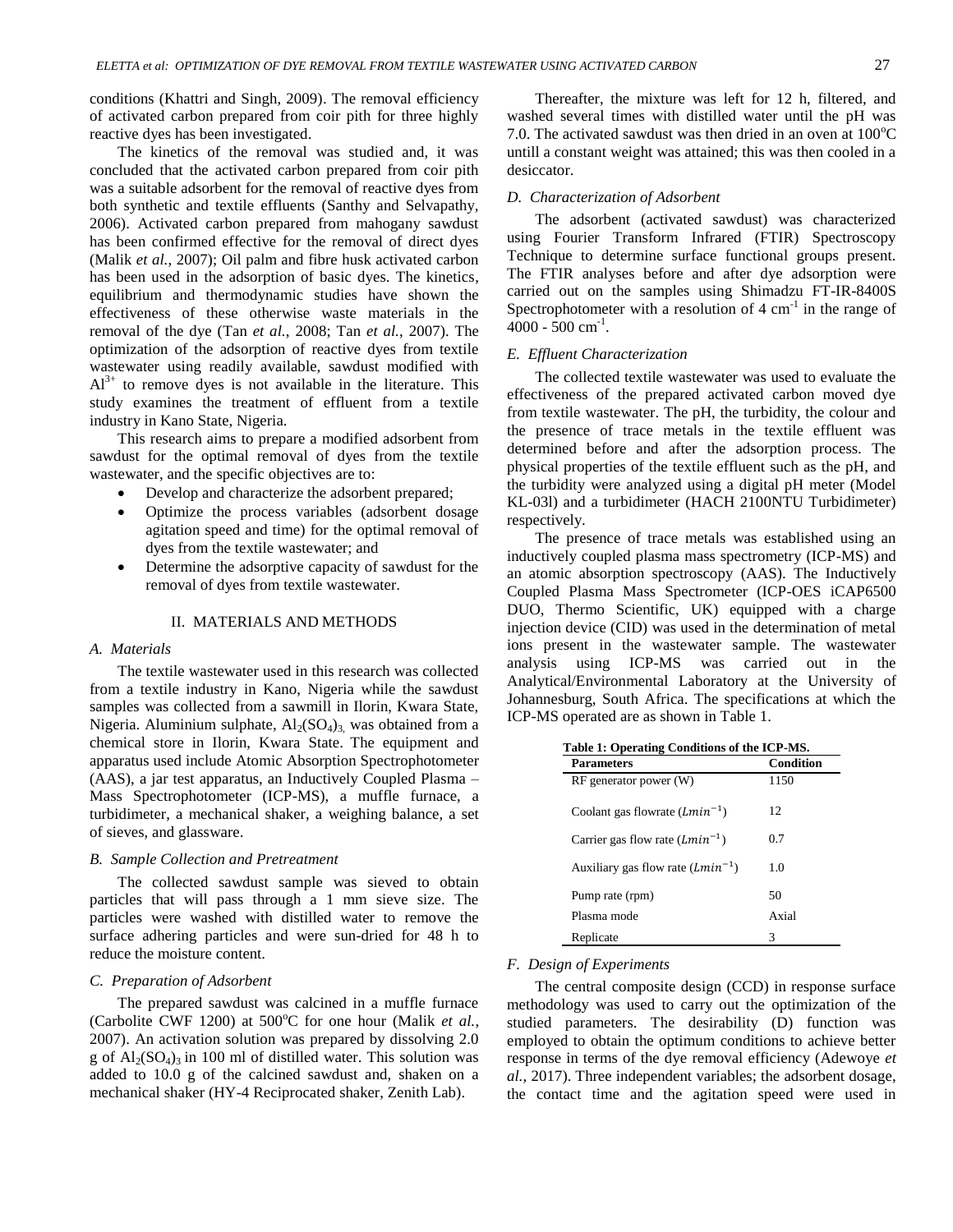designing the experimental matrix. Each numeric factor was varied over 5 levels: plus and minus alpha (axial points), minimum and maximum (factorial points) and the centerpoint. For a three-factor scenario where n is equal to three (3), the small CCD is characterized by 10, not center points and 5, center points resulting in a total of 15 experiments. The minimum and maximum values for each factor investigated are presented in Table 2.

 **Table 2: Experimental ranges for the Central Composite Design.**

| <b>Factors</b> | <b>Variable</b>         | . .<br>Unit | <b>Minimum</b> | <b>Center</b> | . .<br><b>Maximum</b> |
|----------------|-------------------------|-------------|----------------|---------------|-----------------------|
| А              | Adsorbent               | g           | 0.5            | 1.5           | 2.5                   |
| в              | dose<br>Contact<br>time | min         | 30             | 75            | 120                   |
| C              | Agitation<br>Speed      | rpm         | 100            | 200           | 300                   |

Design expert version 6.0.8, (Stat – Ease, Inc., Minneapolis, MN 55413, USA) statistical software was used for the model fitting and for the evaluation of the statistical significance of the dye adsorption efficiencies. The dye removal efficiency was calculated using eqn (1).

% *Dye Removal* = 
$$
\frac{(TB_0 - TB_i)}{TB_0} * 100\%
$$
 (1)

where,  $TB_o$  and  $TB_i$  (NTU) are the turbidity of the wastewater at initial stage and at equilibrium.

## *G. Adsorption Experiments*

The removal of dye from the textile wastewater was carried out using the batch method at room temperature. The adsorption studies were carried out for different contact times, adsorbent dosages and agitation speeds. The different combinations resulting in 15 batch experimental runs as determined by the design of experiments using design expert software were followed. The batch experiments were carried out by adding each dosage of activated sawdust (0.5-2.5 g) to 100 ml of the wastewater sample and agitated using the jar test apparatus for the duration of contact time (30 -120 min) and agitation speed (100 - 300 rpm).

The mixture was filtered and the filtrate was analyzed for the extent of dye removal using a turbidimeter. The run with the highest dye removal was then utilized for the subsequent studies.

## *H. Effect of Contact Time and Adsorbent Dosage*

The effect of contact time on dye removal was investigated by performing the experiment at an agitation

speed of 200 rpm for an adsorbent dosage of 2.0 g and varying the experimental runs for periods of 0, 60, 90, 120 min respectively

The effect of adsorbent dosage on dye removal was investigated by performing the experiment at an agitation speed of 200 rpm for a period of 75 minutes and using absorbent dosages of  $0.5$ ,  $1.0$ ,  $1.5$ ,  $2.0$ ,  $2.5$  g respectively.

## III. RESULTS AND DISCUSSION

### *A. Characterization of Adsorbent*

The infrared spectra of the carbonized-activated sawdust sample before and after adsorption of dye molecules were determined on a Shimadzu FT-IR-8400S spectrophotometer, in the range 400-4000 cm<sup>-1</sup>. Each sample was prepared using potassium bromide, (KBr). The infrared spectra of the two samples (Figure 1) did not show much difference in the region between 3500 and 3000 cm<sup>-1</sup>assigned to O-H stretching vibration as they both show very weak peak at the region. The N-H stretching vibration was absent as no complementary N-H bending was observed as expected between 1650 and 1600  $cm^{-1}$ .

The aromatic and aliphatic C-H stretching were equally observed at  $3031-2850$  cm<sup>-1</sup> as weak peak in both samples. Moisture peak was present in both samples at 2363 cm<sup>-1</sup> however; there was a sharp peak at  $1736 \text{ cm}^{-1}$  corresponding to carbonyl stretching of ketone, aldehyde, carboxylic acid or esters in the raw sample before the adsorption which was much reduced in the adsorbed sample. Both samples showed prominent peak of C=C unsaturated approximately  $1600 \text{ cm}^{-1}$ .

The peak at  $1438 \text{ cm}^{-1}$  corresponding to O-H bending vibration was shifted to a lower frequency  $1419 \text{ cm}^{-1}$  in the adsorbed sawdust. The out-of-plane bending vibration at 1365  $cm^{-1}$  (sharp) of the C=C bond had also disappeared in the adsorbed sample probably due to some chemical reactions with the dye molecules. In the fingerprint region, the untreated sample also depicted twin sharp peaks at 1230 and 1216 cm<sup>-1</sup> which were absent in the adsorbed sample. Generally, the sawdust that adsorbed the dye exhibited less vibrational peaks which may be due to the interactions of the dye molecules with the available functional groups.

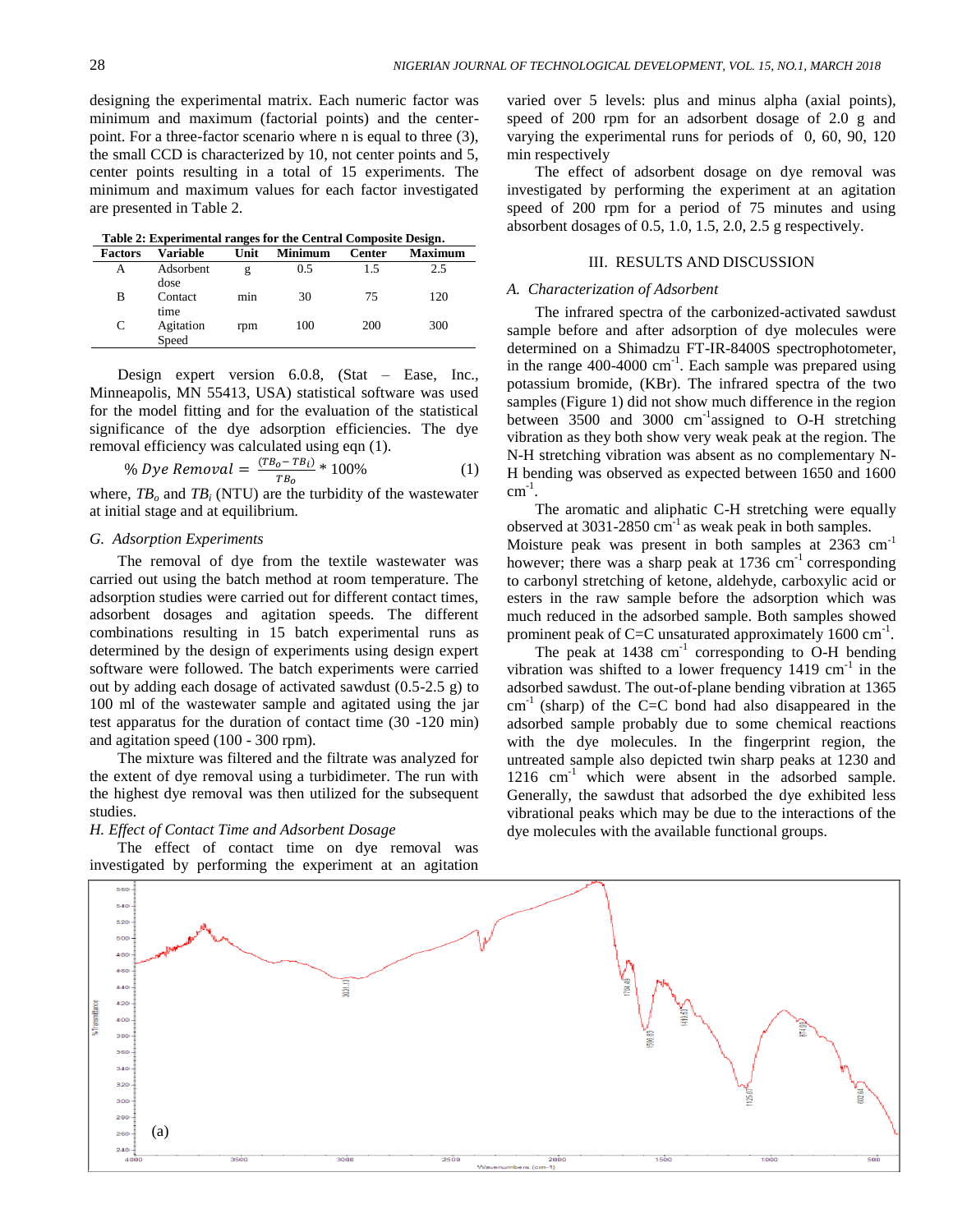

**Figure 1: FT-IR Characterization (a) Before Adsorption (b) After Adsorption.**

#### *B. Effluent Characterization*

Trace metal analysis was carried out on the raw wastewater sample using an ICP-MS (ICP-OES iCAP6500 DUO, Thermo Scientific, UK) equipped with a charge injection device (CID**).** The metals detected in appreciable concentrations were Zn (43.48 ppb), Cu (443.60 ppb), Fe (65.40 ppb), Mn (55.48 ppb) and Ni (153.92 ppb) as shown in Table 3. Further analyses were performed on the aforementioned elements using an AAS at the Central Research Laboratory at the University of Ilorin, Nigeria. Four (Zn, Fe, Mn and Ni) of the five metals selected based on the significance of their concentration in the raw wastewater (Table 3) were however, found to be below the detection limit of the AAS machine (detection limit: 0.01 ppm ); except for Cu with concentration of 0.09 ppm.

| Table 3: Result of raw wastewater analysis from ICP-MS. |  |  |
|---------------------------------------------------------|--|--|
|---------------------------------------------------------|--|--|

| Trace metal    | Value (ppb) |
|----------------|-------------|
| C <sub>d</sub> | 0           |
| Co             | 1.40        |
| Сr             | 10.84       |
| Cu             | 443.60      |
| Fe             | 65.40       |
| Pb             | 0           |
| Mn             | 55.48       |
| Ni             | 153.92      |
| Ti             | 2.33        |
| Zn             | 43.48       |

#### *C. Design of Experiments*

The design of experiments comprising of the studied factors, their ranges and the response (dye removal efficiency) is presented in Table 4. The response in terms of dye removal efficiency was in the range of 44.0 % to 79.9 %.

|          | Table 4: Experimental design matrix for dye removal onto activated |  |  |  |
|----------|--------------------------------------------------------------------|--|--|--|
| sawdust. |                                                                    |  |  |  |

|                |                                          | <b>Independent Variables (Factors)</b> |                                 | Dye removal,                             |  |
|----------------|------------------------------------------|----------------------------------------|---------------------------------|------------------------------------------|--|
| Run            | <b>Adsorbent</b><br><b>Dosage</b><br>(g) | <b>Contact</b><br>time<br>(min)        | <b>Agitation</b><br>Speed (rpm) | $\mathbf{Y}_{\text{dye-removal}}$<br>(%) |  |
| $\mathbf{1}$   | 1.5                                      | 75                                     | 200                             | 74.7                                     |  |
| $\overline{2}$ | 2.0                                      | 75                                     | 200                             | 79.9                                     |  |
| 3              | 1.5                                      | 75                                     | 200                             | 74.6                                     |  |
| 4              | 1.5                                      | 52.5                                   | 200                             | 55.8                                     |  |
| 5              | 1.5                                      | 75                                     | 150                             | 74.0                                     |  |
| 6              | 1.5                                      | 97.5                                   | 200                             | 76.6                                     |  |
| 7              | 1.5                                      | 75                                     | 200                             | 74.2                                     |  |
| 8              | 1.5                                      | 75                                     | 200                             | 74.3                                     |  |
| 9              | 0.5                                      | 30                                     | 100                             | 44.0                                     |  |
| 10             | 1.5                                      | 75                                     | 200                             | 74.8                                     |  |
| 11             | 1.5                                      | 75                                     | 250                             | 78.6                                     |  |
| 12             | 2.5                                      | 120                                    | 100                             | 77.0                                     |  |
| 13             | 0.5                                      | 120                                    | 300                             | 73.6                                     |  |
| 14             | 1.0                                      | 75.0                                   | 200                             | 55.0                                     |  |
| 15             | 2.5                                      | 30                                     | 300                             | 52.4                                     |  |

The experimental data were analyzed using CCD and the final empirical model equations showing the relationship between the adsorption process variables and the response was developed as shown in eqn (2).

 $Y_{dye_{remopal}}$  = +72.63 + 24.90A + 20.80B + 4.60C –  $13.83A^2 - 18.83B^2 + 21.57C^2$  $21.95BC$  (2) where A, B and C represents the adsorbent dosage, the contact time, and the agitation speed respectively.

The developed polynomial model equation shows that, the adsorbent dosage (A), contact time (B) and agitation speed (C) have a positive influence on the removal of dye from the wastewater onto the activated sawdust. It also reveals that the interactions of the adsorbent dosage and the contact time (AB), the adsorbent dosage and the agitation speed (AC) and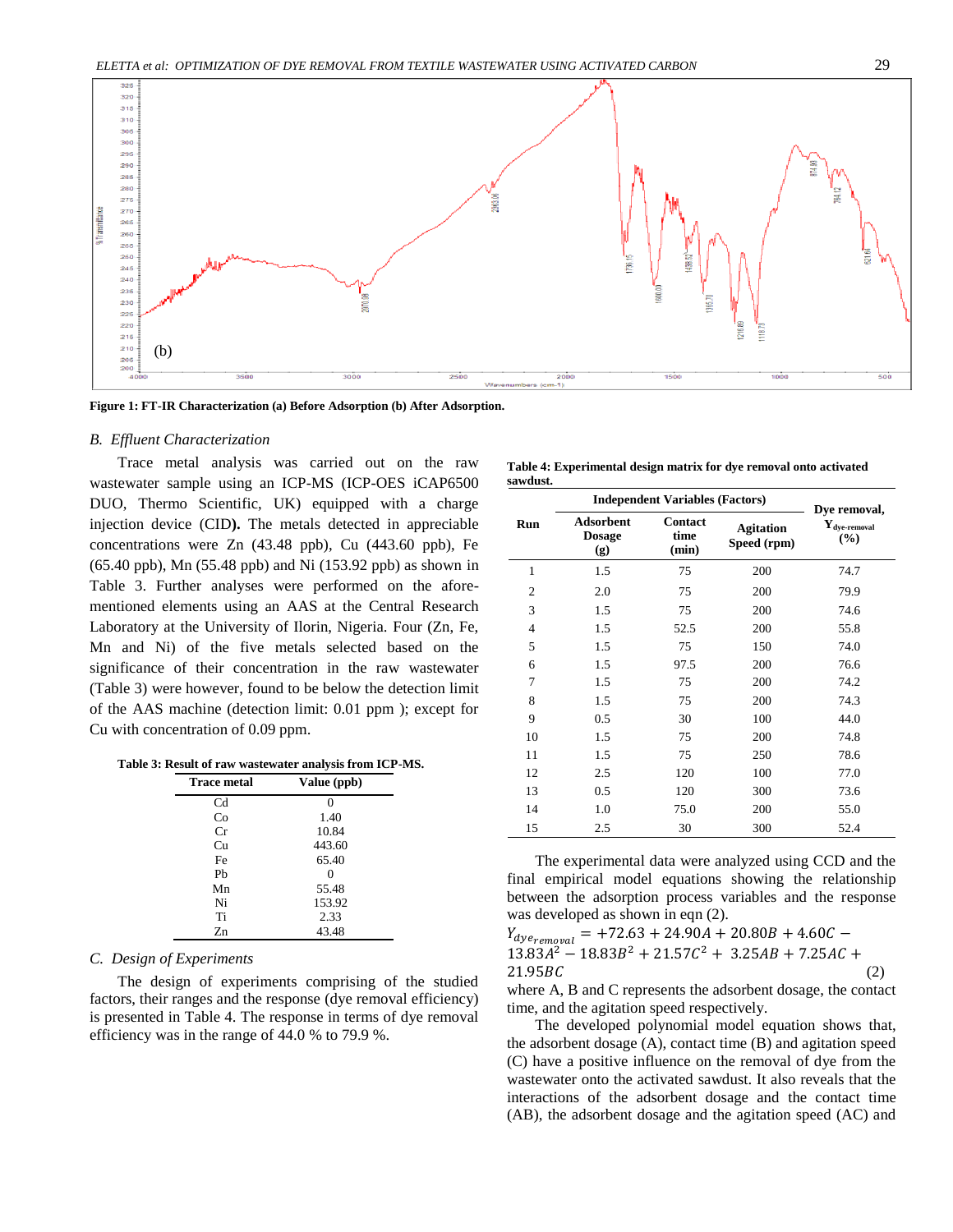the contact time and the agitation speed (BC) all have positive influence on the adsorbance. Of all the terms in the model, only  $(A^2)$  and  $(B^2)$  have negative influence on the adsorption of dye on the activated sawdust. The adequacy and significance of the developed model was evaluated using Ftest and analysis of variance (ANOVA) as shown in Table 5. From Table 5, the terms A, B,  $B^2$ ,  $C^2$ , and BC were found to be the signficant model terms while C,  $A^2$ , AB, and AC were insignificant for the dye removal model. A good correlation existed between the experimental and predicted data with an  $R<sup>2</sup>$  value of 0.98. This shows that the developed model is reliable.

**Table 5: ANOVA of response surface quadratic model for dye removal.**

| Source         | Sum of  | Degree  | Mean   | $F-$  | Prob>F                |             |
|----------------|---------|---------|--------|-------|-----------------------|-------------|
|                | Squares | of      | Square | Value |                       |             |
|                |         | Freedom |        |       |                       |             |
| Model          | 1764.85 | 9       | 196.09 | 27.15 | 0.0010                | Significant |
| A              | 310.01  | 1       | 310.01 | 42.93 | $0.0012^*$            |             |
| B              | 216.32  | 1       | 216.32 | 29.96 | 0.0028                |             |
| C              | 10.58   | 1       | 10.58  | 1.47  | 0.2802                |             |
| $A^2$          | 35.59   | 1       | 35.59  | 4.93  | 0.0771                |             |
| B <sup>2</sup> | 65.98   | 1       | 65.98  | 9.14  | 0.0293                |             |
| $C^2$          | 86.56   | 1       | 86.56  | 11.99 | $0.0180^*$            |             |
| AB             | 4.99    | 1       | 4.99   | 0.69  | 0.4438                |             |
| AC             | 23.36   | 1       | 23.36  | 3.24  | 0.1320                |             |
| BC             | 214.13  | 1       | 214.13 | 29.65 | $0.0028$ <sup>*</sup> |             |
| Residual       | 36.11   | 5       | 7.22   |       |                       |             |

Values of "Prob  $>$  F" less than 0.0500 indicate model terms are significant.

## *D. Optimization of Process Parameters*

The optimization of process parameters for the removal dye onto activated sawdust was carried out using design expert software. The target goal of the optimization process was set to maximize dye removal within the experimental range of the studied independent variables. The solution of optimization is usually selected based on the highest desirability or its closeness to unity (Adewoye *et al.,* 2017).

The optimal conditions obtained for adsorbent dose, contact time, and agitation speed were 1.5 g, 90 min, and 275 rpm respectively. The dye removal efficiency at optimum conditions was found to be 98.5 %. The model validation was carried out and a good agreement existed between the predicted value and the experimental value with relatively small error of 2.3 % as shown in Table 6. Figure 2  $(a - c)$ shows the combined interaction of the three studied parameters. The curvatures obtained for all the response surface plots clearly indicated that all the variables, either individually or by way of interaction contributed to the dye removal. However, the level of contributions may differ.

#### **Table 6: Model Validation.**

| Adsorbent<br>Dosage, | Contact<br>Time,<br>(min) | Agitation<br>Speed, C |       | $Y_{\text{dye removal}}$ (%) | Dye Removal Efficiency, |
|----------------------|---------------------------|-----------------------|-------|------------------------------|-------------------------|
| (g)                  |                           | (rpm)<br>Predicted    |       | Exptl                        | Error<br>(% )           |
| 1.50                 | 90.00                     | 275.00                | 98.50 | 96.20                        | 2.30                    |



**Figure 2: 3D response surface plots: (a) effect of adsorbent dosage and contact time on dye removal (b) effect of adsorbent dosage and agitation speed on dye removal (c) effect of contact time and agitation speed on dye removal.**

100.00

At the optimum conditions of adsorbent dose, contact time and agitation speed established, the treated effluent was analyzed before and after the adsorption studies. The pH and turbidity were determined in triplicate and the average values were noted. After the adsorption studies with  $Al<sup>3+</sup>$  activated sawdust, the pH of the wastewater was found to decrease from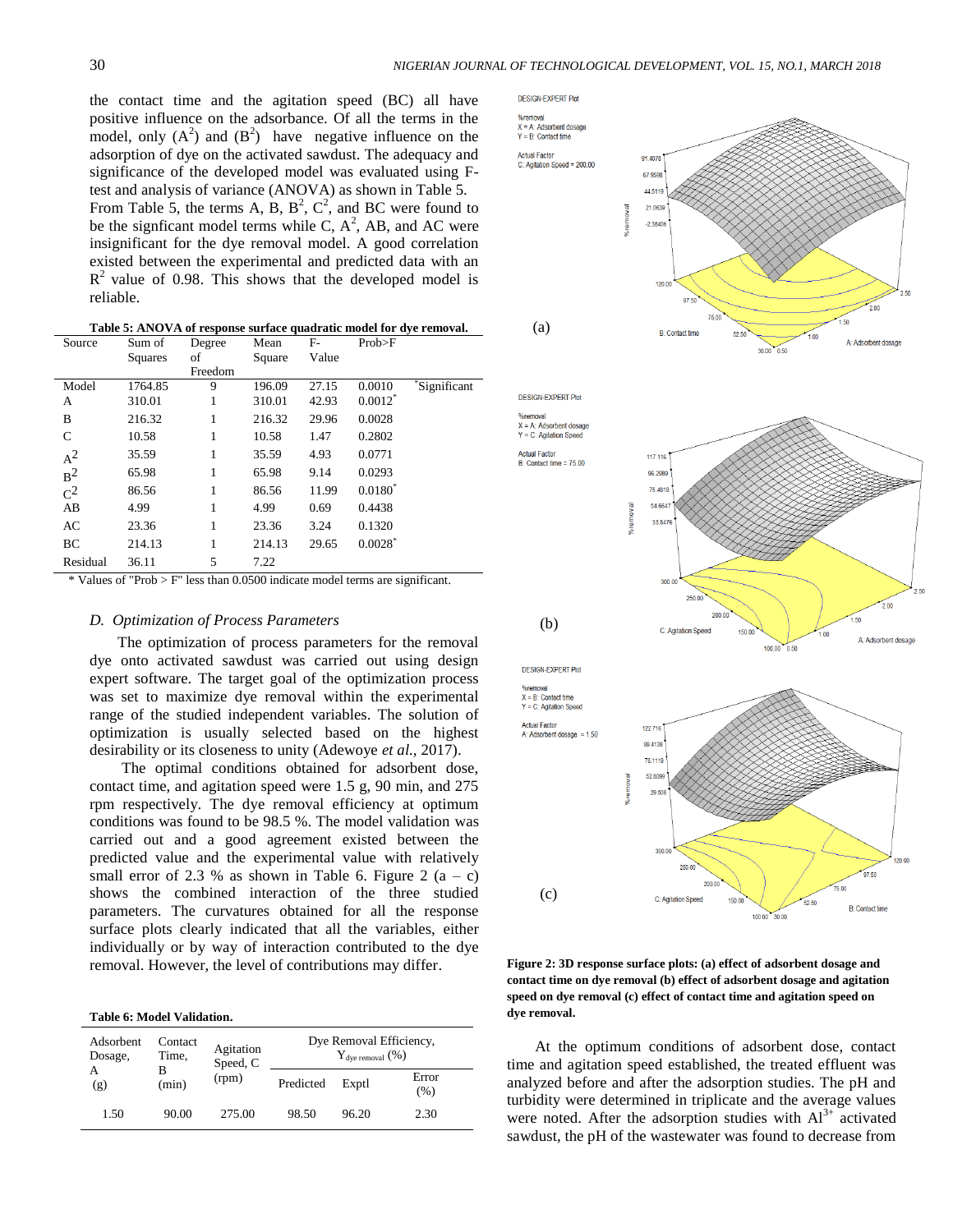8.88 to 7.24 while the turbidity was reduced from 7.90 to 0.3 NTU which translated to 96.2 % dye removal from the wastewater. Trace metal analysis was carried out on the raw wastewater sample and treated sample at optimum condition using the AAS. While all other metals was found to be below detection limit of the AAS available, there was a reduction in the concentration of Cu to 0.03 ppm showing 66.67 % removal of Cu which confirms that, besides dye removal, the adsorbent (activated sawdust) was also effective in the removal of trace metals from textile wastewater.

## *E. Adsorption Experiments*

### *Effect of Adsorbent Dosage*

Figure 3 shows that dye removal occurs with an increase in adsorbent dosage until at adsorbent dosage of 2.0 g at which the dye removal was maximum (80% removal). This can be attributed to the increase in surface area and number of active sites and with further increase, there was an observed fall in the percentage removal of dye due to an increase in adsorbent dosage beyond maximum adsorption capacity which might be as a result of overlapping of the adsorption sites due to overcrowding of adsorbent particles beyond the optimum dose (Garg*et al.,* 2004).



**Figure 3: Effect of Adsorbent Dosage on Dye Adsorption Using Sawdust Activated Carbon [Ambient Temperature = 30 <sup>o</sup>C; Agitation speed = 200 rpm; Contact time = 75 mins].**

### *Effect of Contact Time*

The percentage of dye removal as a function of time shown in Figure 4 indicated that, the percentage was found to increase from 32.7 - 75.3% as the contact time increases from 30 - 120 min at 15 min interval. The maximum removal was 75.3 % corresponding to contact time of 85 min. In the batch type adsorption processes, the monolayer of adsorbate is normally formed on the surface of adsorbent and the rate of removal is controlled primarily by the rate of transport of the adsorbate species from the exterior/outer site to the interior sites of the adsorbent particles (Kannan *et al.,* 2001).



**Figure 4: Effect of contact time on dye adsorption using sawdust activated carbon [Ambient Temperature =**  $30^{\circ}$ **C; Agitation speed =**  $200$ **rpm; Adsorbent dosage = 2 g].** 

#### IV. CONCLUSION

The activated carbon prepared from sawdust shows significant adsorption capacity for the removal of dyes from textile effluent treatment processes under suitable experimental conditions. The process was optimized, and the maximum dye removal of 98.5% was achieved at optimum conditions of 1.5 g, 90 min, and 275 rpm for adsorbent dose, contact time, and agitation speed respectively. The ANOVA response shows the reliability of the data with a good correlation coefficient  $R^2$  of 0.98. It was also found that aside dye removal, the activated sawdust was also effective in the removal of trace metals. Sawdust is readily available at negligible cost and hence will serve as a useful low cost and environmentally benign adsorbent. The result will be useful for designing and fabricating an economically cheap treatment process plant for the removal of dyes and trace metals from industrial effluents.

#### ACKNOWLEDGEMENTS

The team acknowledges Prof. Omotayo Arotiba and his research assistant at the University of Johannesburg for the initial characterization of the raw water using ICP- MS. We also acknowledge the Technologists at the LNLG, Chemical Engineering and Central Research Laboratories who have facilitated in one way or the other, the completion of the research.

#### REFERENCES

**Adewoye, L. T.; S. I. Mustapha, A. G. Adeniyi, J. O. Tijani, M. A. Amoloye and L. J. Ayinde. (2017).** Optimization of nickel (II) and chromium (III) removal from contaminated water using sorghum bicolor. Nigerian Journal of Technology, 36(3): 960-972.

**Allègre, C.; P. Moulin, M. Maisseu and F. Charbit. (2006**). Treatment and reuse of reactive dyeing effluents. Journal of Membrane Science, 269(1):15-34.

**Bhole, B. D.; B. Ganguly, A. Madhuram, D. Deshpande and J. Joshi. (2004).** Biosorption of methyl violet, basic fuchsin and their mixture using dead fungal biomass. Current Science, 86(12): 1641-1645.

\*Corresponding author's e-mail address: modeletta@hotmail.com *doi:* http://dx.doi.org/10.4314/njtd.v15i1.5